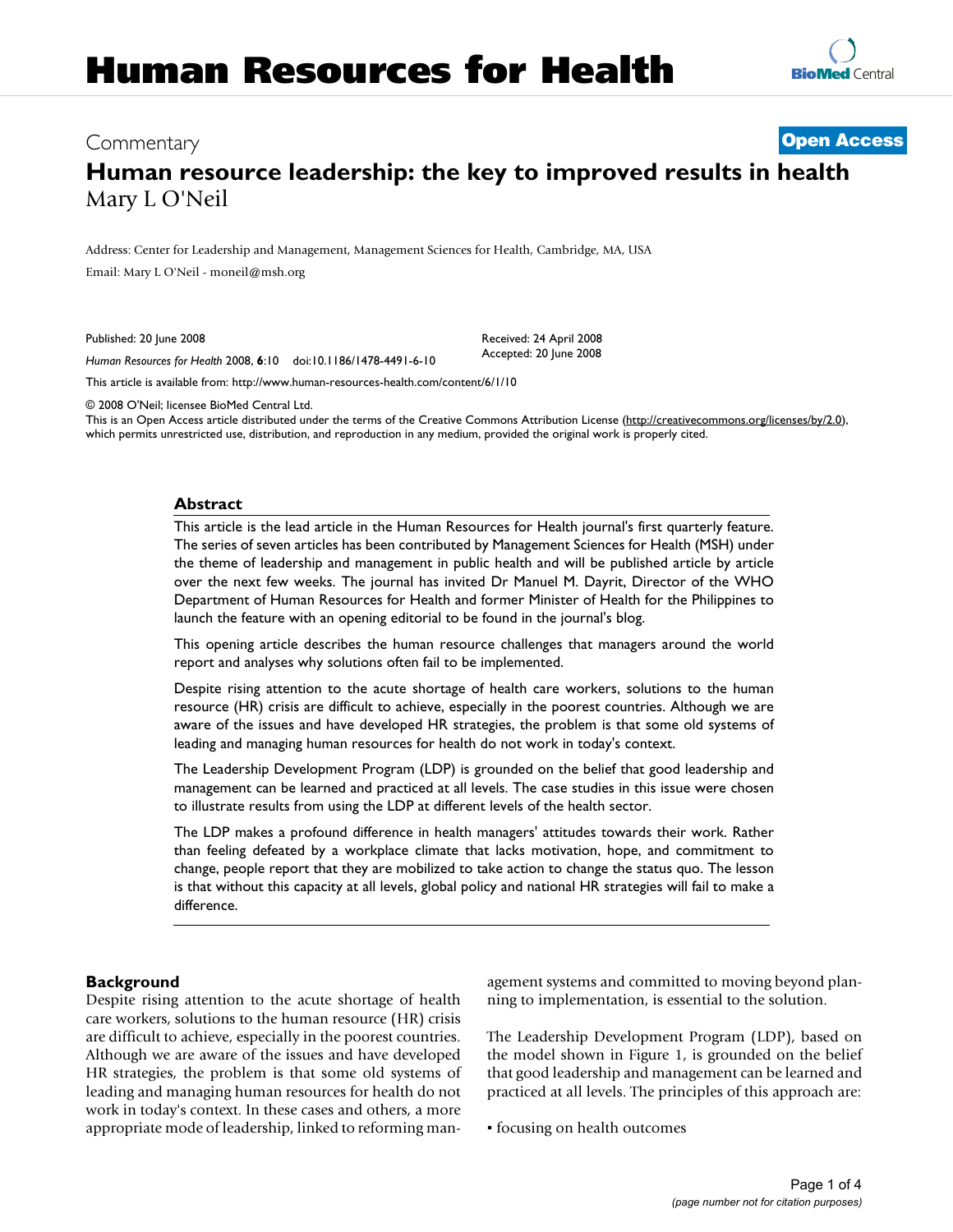

# **Leading and Managing Practices**

#### Leading and managing results model – ho **Figure 1** w do management and leadership contribute to improved service delivery?

Leading and managing results model – how do management and leadership contribute to improved service delivery?

- working in teams to solve problems
- applying leadership practices to real challenges
- creating a climate that encourages change
- sustaining change by grounding solutions in management systems.

The case studies in this issue were chosen to illustrate results from using the LDP at different levels of the health sector:

- Central level: emergency hiring program in Kenya.
- Local level: empowering workers in Mozambique.
- Civil society: improving retention and performance in Uganda.

The format of the LDP has been adapted, for example, to accommodate people from rural areas. The program has been translated into French, Spanish, Portuguese, and Arabic. One important finding is that participants often replicate the principles in many areas of their work and teach them to others.

The LDP makes a profound difference in health managers' attitudes toward their work. Rather than feeling defeated by a workplace climate that lacks motivation, hope, and commitment to change, people report that they are mobilized to take action to change the status quo. The lesson is that without this capacity at all levels, global policy and national HR strategies will fail to make a difference.

# **Discussion**

The dimensions of the HR crisis in health have been reported in stark terms in publications and studies for years by the Joint Learning Initiative [1], the World Health Organization (WHO) [2], and others [3]. With the formation of the Global Health Workforce Alliance and the commitment of organizations such as the WHO, we now have mechanisms to provide leadership at the global level. But strategic HR leadership (managing people as a strategic resource) poses a significant challenge for most ministries of health because HR management policies and practices are not in professional hands. Governments lack the ability to adapt to rapid changes such as labor migration, the impact of HIV/AIDS, structural adjustments and hiring freezes. Countries need visionary leaders to advocate that funding for HR solutions go hand-in-hand with funding for health programs. Millions of dollars, for example, have been invested to ensure the availability of AIDS and tuberculosis drugs, but hardly any funding has been committed to ensure that there is a sustainable workforce to administer these drugs.

At all levels of the health system, what is lacking is a critical mass of proactive and respected HR managers and specialists who are professionally qualified and have the authority and clout to attract attention and deal with these challenges and champion a comprehensive response. To make significant improvements in human resources for health and in the health of populations – improvements that will last – managers need to know how to lead and how to influence HR changes within and outside their organizations.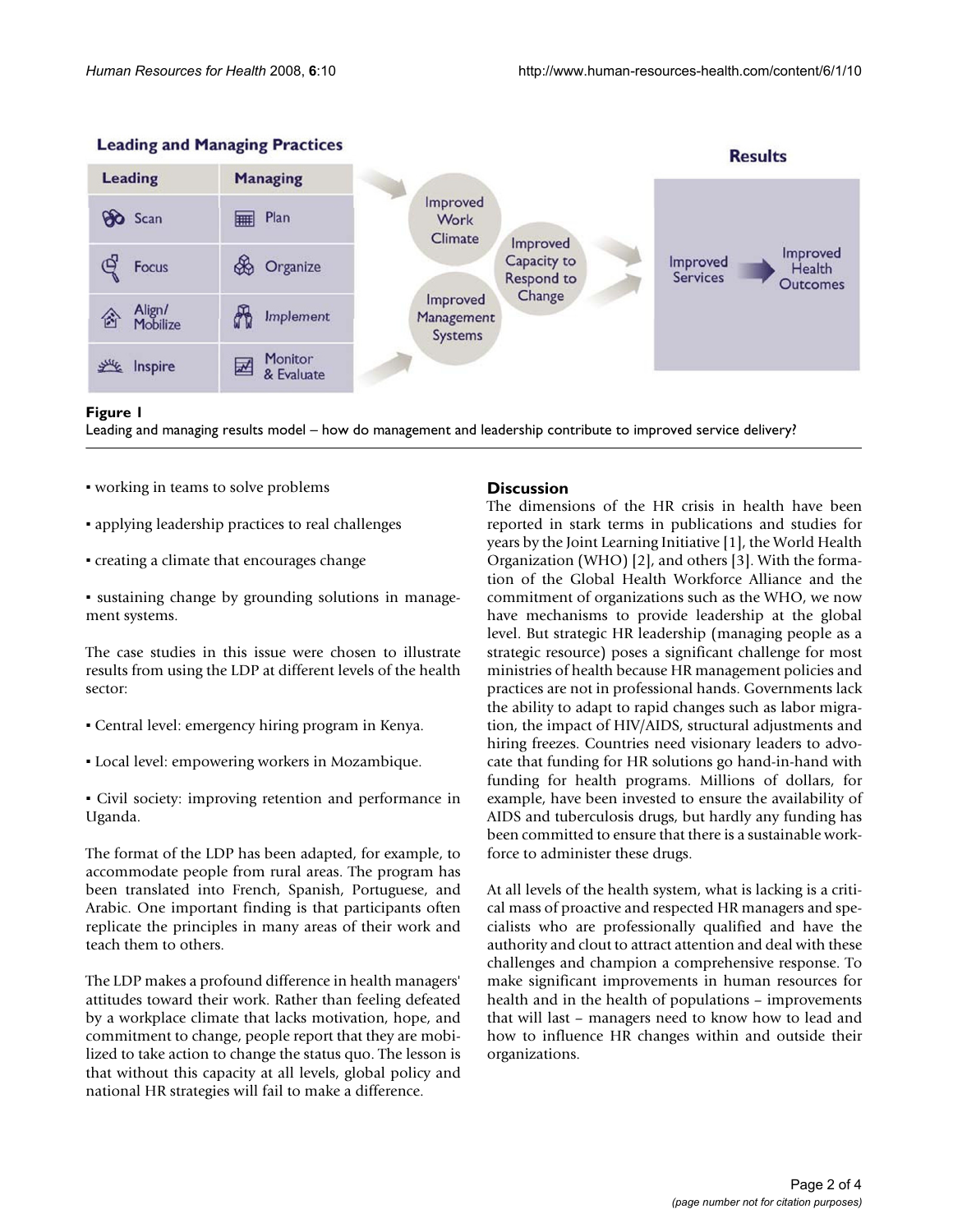#### *Human resource challenges reported by leaders and managers*

Health leaders and managers report that they are mired in layers of civil service rules, highly centralized and fragmented HR management systems, poor incentives, underuse or misuse of existing staff, and external pressure to diminish social-sector expenditure. Managers in many countries say that the leadership to address these issues is lacking. There are pilot projects and examples of effective HR solutions at the country level, but HR directors and policymakers need a new way of thinking about leading and managing to sustain these positive results and scale them up. Health managers at a recent HR leadership meeting in Southern Africa described their problems as follows: "We are certainly weakest at implementing. We agree on weekly, monthly, and quarterly activities – but at the end of the day almost nothing gets done...."

These sentiments are echoed around the world. Most countries have clearly identified the HR challenges they face and many have developed an HR strategy, but these often stay on the shelf and are not implemented in any systematic way that will achieve their intended outcomes. Often the reason cited for this failure is lack of funding, but we propose that, even with adequate funding, efforts to implement HR plans and obtain results may fail due to other factors.

# *Factors that contribute to the failed implementation of human resource strategies*

#### ▪ *Fragmentation of effort*

Donors fund pieces of the solution, with little harmonization among these partial approaches, diminishing the impact that could result from a comprehensive, harmonized approach.

#### ▪ *Unrealistic time frames*

HR solutions require time (at least three to five years) to produce results.

#### ▪ *No grounding in management systems*

HR interventions are often not grounded in any sustainable HR management (HRM) system. HRM systems are fragmented, with authority for HR planning, recruitment, hiring, deployment, promotion, compensation, incentives, and staff development spread among several ministries. These systems need to be streamlined and staffed by trained HR professionals before lasting change can occur.

# ▪ *Key stakeholders, especially outside the health sector, are not involved*

Ministries of health cannot solve the HR crisis on their own. Ministries of civil service, finance, and education, and the private sector all have a role to play.

Progress in dealing with these factors depends on managers who are able to lead and inspire teams at all levels of the health system to transform strategies, plans, and recommendations into a comprehensive and harmonized approach. At present, most government HR functions are handled by personnel administrators who were trained to handle routine civil service policies and procedures. There is an urgent need to professionalize this cadre, expand the organizational view of their roles, and update their skills so they can be more effective in leading change and implementing plans.

This is not the traditional approach to developing leadership, which is aimed at top leaders and focuses on leadership traits and characteristics. This model focuses on developing teams that can identify problems, find solutions, and get results (see Figure 1).

# *Case studies in applying leadership practices*

The three articles that follow in this series constituting the special quarterly feature on leadership illustrate what can happen when managers put the MSH model into practice. We offer examples of HR activities carried out in the public sector at both the central and district levels, as well as an example from civil society.

# **Conclusion**

The dialogue about human resources for health today is broad. It offers data on the shortages of health workers and the human toll that results, it provides a detailed analysis of the causes of the crisis, and it presents a wide range of solutions from task-shifting to new models for community nursing. It asks tough questions about whether International Monetary Fund policies constrain health spending in poor countries, about the consequences of a health strategy that is built around a 50% focus on HIV/ AIDS, and about the responsibility of wealthy countries recruiting needed health staff from the poorest countries in the world. The dialogue is also asking questions about the best way to move from awareness and analysis to action. The answers to this question are many and depend on the situation of each country and its strengths and weaknesses.

One imperative for all countries, however, is the leadership and management capability to translate HR strategies into systems and practices that result in sustainable improvements. At the beginning of this piece, HR managers who were uninspired concerning their ability to bring about these kinds of positive changes were cited. HR managers who participated in a Leadership Development Program noted a profound difference: "We had discussed the challenges before, but the leadership program actually got us mobilized to complete it."